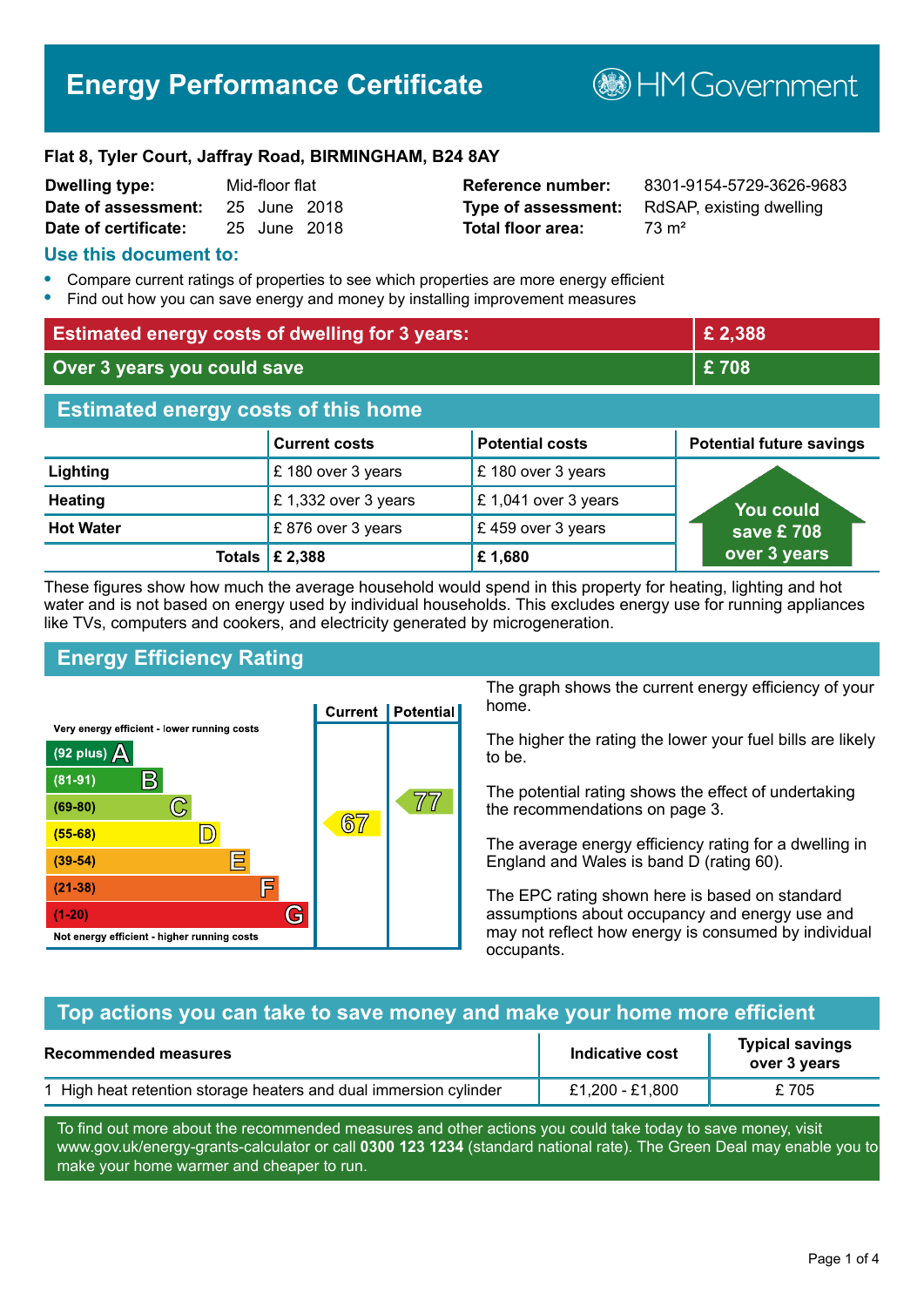# **Summary of this home's energy performance related features**

| <b>Element</b>        | <b>Description</b>                       | <b>Energy Efficiency</b> |
|-----------------------|------------------------------------------|--------------------------|
| Walls                 | Cavity wall, filled cavity               | ★★★★☆                    |
| Roof                  | (another dwelling above)                 |                          |
| Floor                 | (another dwelling below)                 |                          |
| Windows               | Fully double glazed                      | ★★★☆☆                    |
| Main heating          | Electric storage heaters                 | ★★★☆☆                    |
| Main heating controls | Manual charge control                    | ★★☆☆☆                    |
| Secondary heating     | Portable electric heaters (assumed)      |                          |
| Hot water             | Electric immersion, off-peak             | ★☆☆☆☆                    |
| Lighting              | Low energy lighting in all fixed outlets | *****                    |

Current primary energy use per square metre of floor area: 310 kWh/m² per year

The assessment does not take into consideration the physical condition of any element. 'Assumed' means that the insulation could not be inspected and an assumption has been made in the methodology based on age and type of construction.

#### **Low and zero carbon energy sources**

Low and zero carbon energy sources are sources of energy that release either very little or no carbon dioxide into the atmosphere when they are used. Installing these sources may help reduce energy bills as well as cutting carbon. There are none provided for this home.

# **Your home's heat demand**

For most homes, the vast majority of energy costs derive from heating the home. Where applicable, this table shows the energy that could be saved in this property by insulating the loft and walls, based on typical energy use (shown within brackets as it is a reduction in energy use).

| <b>Heat demand</b>           | <b>Existing dwelling</b> | Impact of loft<br>insulation | Impact of cavity<br>wall insulation | Impact of solid<br>wall insulation |
|------------------------------|--------------------------|------------------------------|-------------------------------------|------------------------------------|
| Space heating (kWh per year) | 4.923                    | N/A                          | N/A                                 | N/A                                |
| Water heating (kWh per year) | 2,068                    |                              |                                     |                                    |

You could receive Renewable Heat Incentive (RHI) payments and help reduce carbon emissions by replacing your existing heating system with one that generates renewable heat, subject to meeting minimum energy efficiency requirements. The estimated energy required for space and water heating will form the basis of the payments. For more information, search for the domestic RHI on the www.gov.uk website.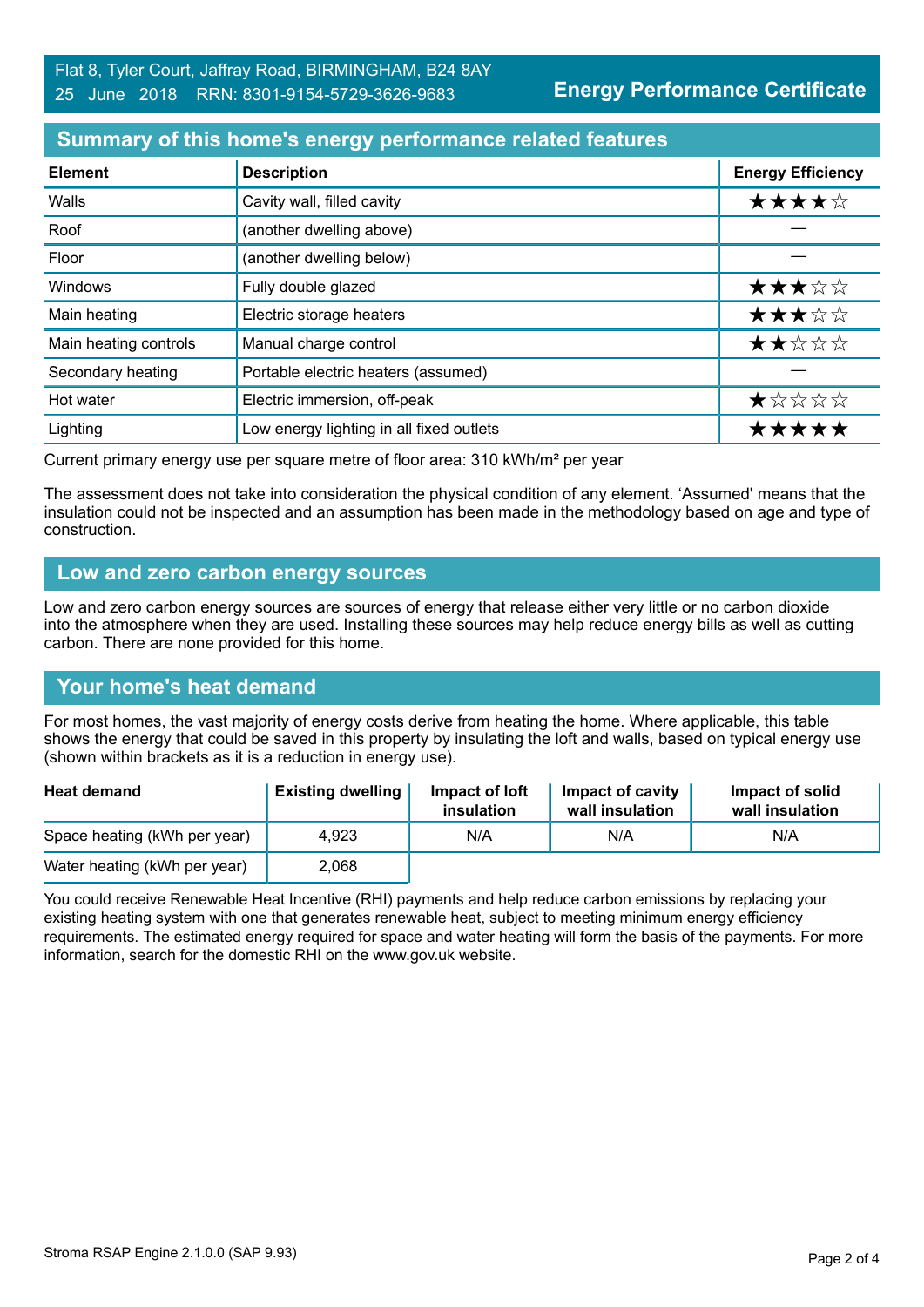#### Flat 8, Tyler Court, Jaffray Road, BIRMINGHAM, B24 8AY 25 June 2018 RRN: 8301-9154-5729-3626-9683

#### **Recommendations**

The measures below will improve the energy performance of your dwelling. The performance ratings after improvements listed below are cumulative; that is, they assume the improvements have been installed in the order that they appear in the table. Further information about the recommended measures and other simple actions you could take today to save money is available at www.gov.uk/energy-grants-calculator. Before installing measures, you should make sure you have secured the appropriate permissions, where necessary. Such permissions might include permission from your landlord (if you are a tenant) or approval under Building Regulations for certain types of work.

| <b>Recommended measures</b>                                        | Indicative cost | <b>Typical savings</b><br>per year | <b>Rating after</b><br>improvement |
|--------------------------------------------------------------------|-----------------|------------------------------------|------------------------------------|
| High heat retention storage heaters and dual<br>immersion cylinder | £1,200 - £1,800 | £ 235                              | C77                                |

#### **Alternative measures**

There are alternative measures below which you could also consider for your home.

- **•** Biomass boiler (Exempted Appliance if in Smoke Control Area)
- **•** Air or ground source heat pump

# **Opportunity to benefit from a Green Deal on this property**

Green Deal Finance allows you to pay for some of the cost of your improvements in instalments under a Green Deal Plan (note that this is a credit agreement, but with instalments being added to the electricity bill for the property). The availability of a Green Deal Plan will depend upon your financial circumstances. There is a limit to how much Green Deal Finance can be used, which is determined by how much energy the improvements are estimated to **save** for a 'typical household'.

You may be able to obtain support towards repairs or replacements of heating systems and/or basic insulation measures, if you are in receipt of qualifying benefits or tax credits. To learn more about this scheme and the rules about eligibility, call the Energy Saving Advice Service on **0300 123 1234** for England and Wales.